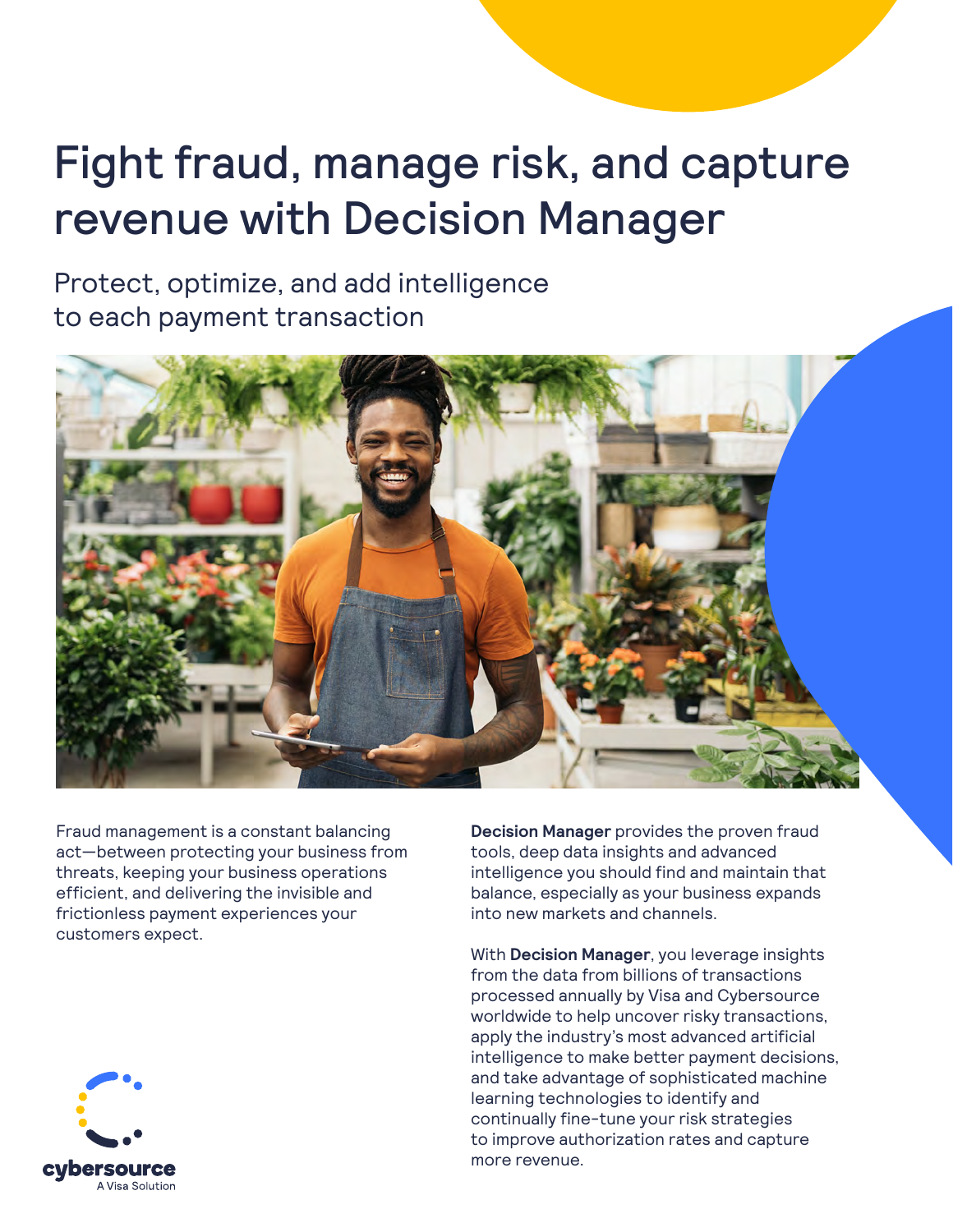# **Minimize loss, keep good customers, and capture more revenue**

### **Automatically screen new orders**

Use advanced machine learning, insights from more than 68 billion annual global transactions processed by Cybersource and Visa, and more than 260 validation tests to automatically assess the risk of every transaction and generate more accurate scores.



### **Boost authorization rates and lower your costs with pre-authorization rules**

Conduct pre-authorization screenings to identify and reject fraudulent transactions before they go to issuers for formal authorization. These preauthorization rules can save you money on authorization fees, boost confidence among issuers and improve your authorization rates.



### **Enrich your fraud strategy with more sources of data**

Quickly integrate third-party data into **Decision Manager** to help verify identities, validate devices, and gain deeper insights into transactional risks.



### **Customize risk strategies to match your unique requirements**

Quickly create tailored business rules based on channel, country, or product line—and activate special risk rules for specific times and events like marketing promotions and peak seasons—without IT intervention.



### **Take advantage of builtin integrations to help distinguish authentic customers from fraudsters**

Use advanced behavioral biometrics and device fingerprinting to authenticate customers based on their interactions on your website.



### **Improve performance with streamlined order reviews**

Use **Decision Manager's** flexible case management system to help you review more cases, make faster and more accurate decisions, quickly identify returning customers, and turn individual cases into valuable collective knowledge.



# **Turn past transaction data into new insights**

Two powerful **Decision Manager** features—**Replay and the Rule Suggestion Engine**—provide an essential bridge between highly configurable rules and machine learning insights.

**Test and compare new fraud rules and strategies before they go live**—See how new fraud rules and strategies will impact your organization by testing them in real time against historical data. **Decision Manager Replay** provides a fast, safe and accurate way to preview how new strategies will perform in specific situations, so you can apply them to your production environment with confidence.

**Take advantage of machine learning to discover and refine new fraud strategies**—Stay a step ahead of evolving fraud tactics by applying advanced machine learning models to your transaction data. **Decision Manager's Rule Suggestion Engine** feature quickly identifies emerging patterns and trends, and then automatically suggests new rules to improve performance.